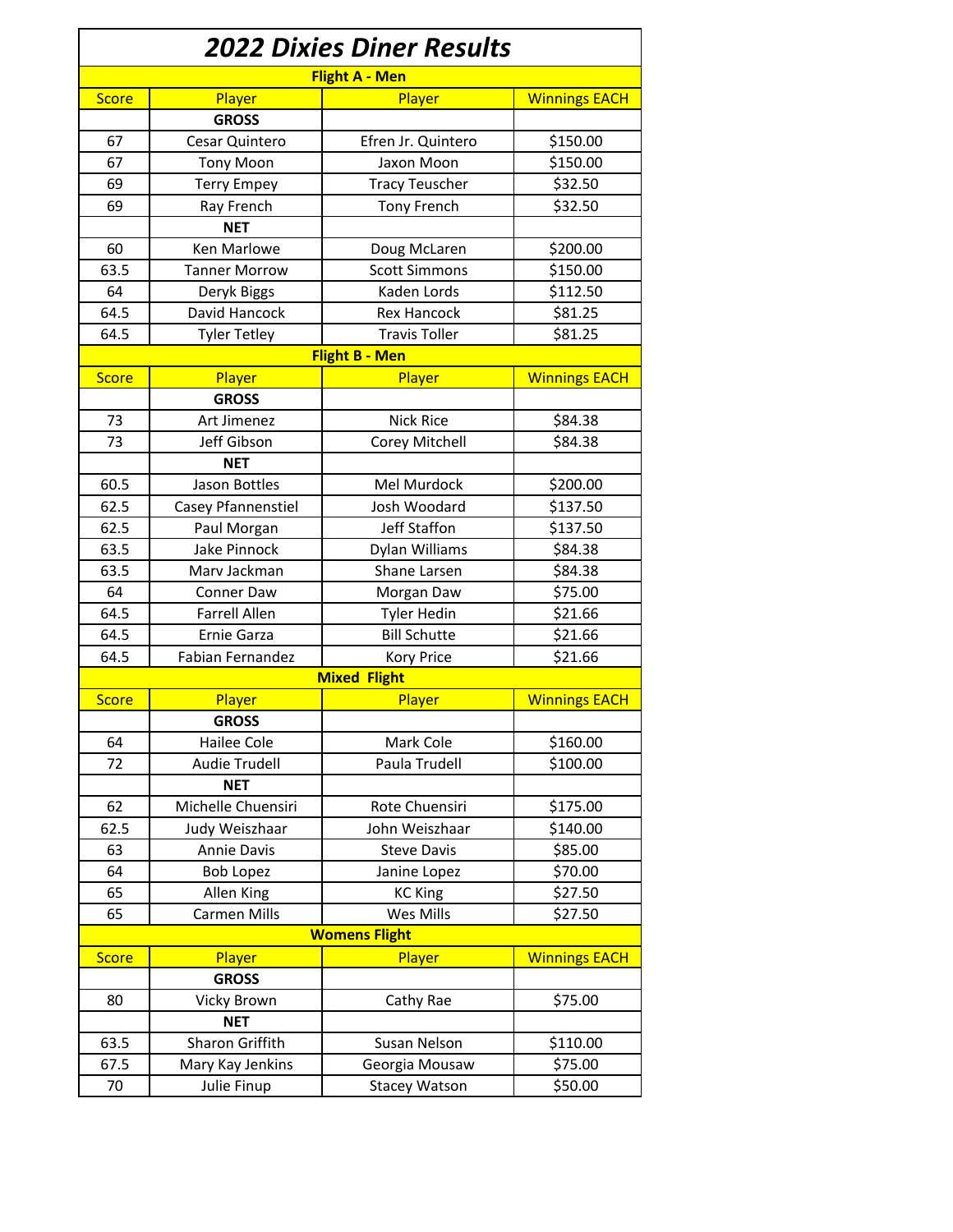| <b>Special Event Winners - Prizes pick up at Golf Shop</b> |                                                        |        |  |  |
|------------------------------------------------------------|--------------------------------------------------------|--------|--|--|
| Longest Putt Made Anyone - Hole 2                          | <b>Bill Reed</b>                                       |        |  |  |
| Closest to Pin Men - Hole 5                                | <b>Bill Schutte</b>                                    |        |  |  |
| Closest to Pin Women - Hole 5<br>Nancy Watson              |                                                        |        |  |  |
| Long Drive Men #6<br>Matt Krawczyk                         |                                                        |        |  |  |
| <b>Tom Cole</b><br>Long Drive Men 85 up #6                 |                                                        |        |  |  |
| Long Drive Women #6<br><b>KC King</b>                      |                                                        |        |  |  |
| Closest to Pin Women - Hole 7<br>Hailee Cole               |                                                        |        |  |  |
| Longest Putt Made Anyone - Hole<br>10                      | John Knowles                                           |        |  |  |
| Closest to Pin Men-Hole 12<br>Ken Frickson                 |                                                        |        |  |  |
| Long Drive Men #14                                         | <b>Dustin Deringer</b>                                 |        |  |  |
| Long Drive Men 85 up 14                                    | Mike Hare                                              |        |  |  |
| Long Drive Women #14                                       | Rena Nelson                                            |        |  |  |
| Closest to Pin Men Hole 16                                 | Ray French                                             |        |  |  |
| Closest to Pin Women Hole 16                               | <b>Hailee Cole</b>                                     |        |  |  |
| Longest Putt Made anyone - Hole<br>18                      | Matt Krawczyk                                          |        |  |  |
| Deuces All Paid in Cash A FLIGHT                           | \$46 per Deuce                                         |        |  |  |
| Tony Moon and Jaxon Moon                                   | \$46.00                                                |        |  |  |
| Cesar and Efren Quintero                                   | \$46.00                                                |        |  |  |
| Terry Empey and Tracy Teuscher                             | \$46.00                                                |        |  |  |
| Travis Toller and Tyler Tetley                             | \$46.00                                                |        |  |  |
| Kaden Lords and Deryk Briggs                               | \$46.00                                                |        |  |  |
|                                                            | Threes All Paid in Cash B FLIGHT \$73 per Deuce        |        |  |  |
| Jeff Gibson and Corey Mitchell                             | \$146.00                                               |        |  |  |
| Farrell Allen and Tyler Hedin<br>\$73.00                   |                                                        |        |  |  |
|                                                            | Threes All Paid in Cash LADIES FLIGHT \$6.50 per Deuce |        |  |  |
| Julie Finup and Stacey Watson                              |                                                        | \$6.50 |  |  |
| Mary Jenkins and Georgia Mousaw                            | \$6.50                                                 |        |  |  |
| Vicky Brown and Cathy Rae                                  | \$26.00                                                |        |  |  |
| Threes All Paid in Cash MIXED FLIGHT \$3 per Deuce         |                                                        |        |  |  |
| Rote and Michelle Chuensiri<br>\$27.00                     |                                                        |        |  |  |
| Mark Cole and Hailee Cole                                  | \$24.00                                                |        |  |  |
| Annie and Steve Davis                                      | \$18.00                                                |        |  |  |
| Allen King and KC King                                     | \$15.00                                                |        |  |  |
| Brad and Lexie Cole                                        | \$12.00                                                |        |  |  |
| Audie and Paula Trudell                                    | \$12.00                                                |        |  |  |
| Bob and Janine Lopez                                       | \$9.00                                                 |        |  |  |
| Gene and Nancy Watson                                      | \$9.00                                                 |        |  |  |
| John and Sandy Knowles                                     | \$9.00                                                 |        |  |  |
| Brandi and John Nichols                                    | \$6.00                                                 |        |  |  |
| Carla and Terry Steen                                      | \$6.00                                                 |        |  |  |
| Larry and Pat Rath                                         | \$6.00                                                 |        |  |  |
| Judy and John Weiszhaar                                    | \$6.00                                                 |        |  |  |